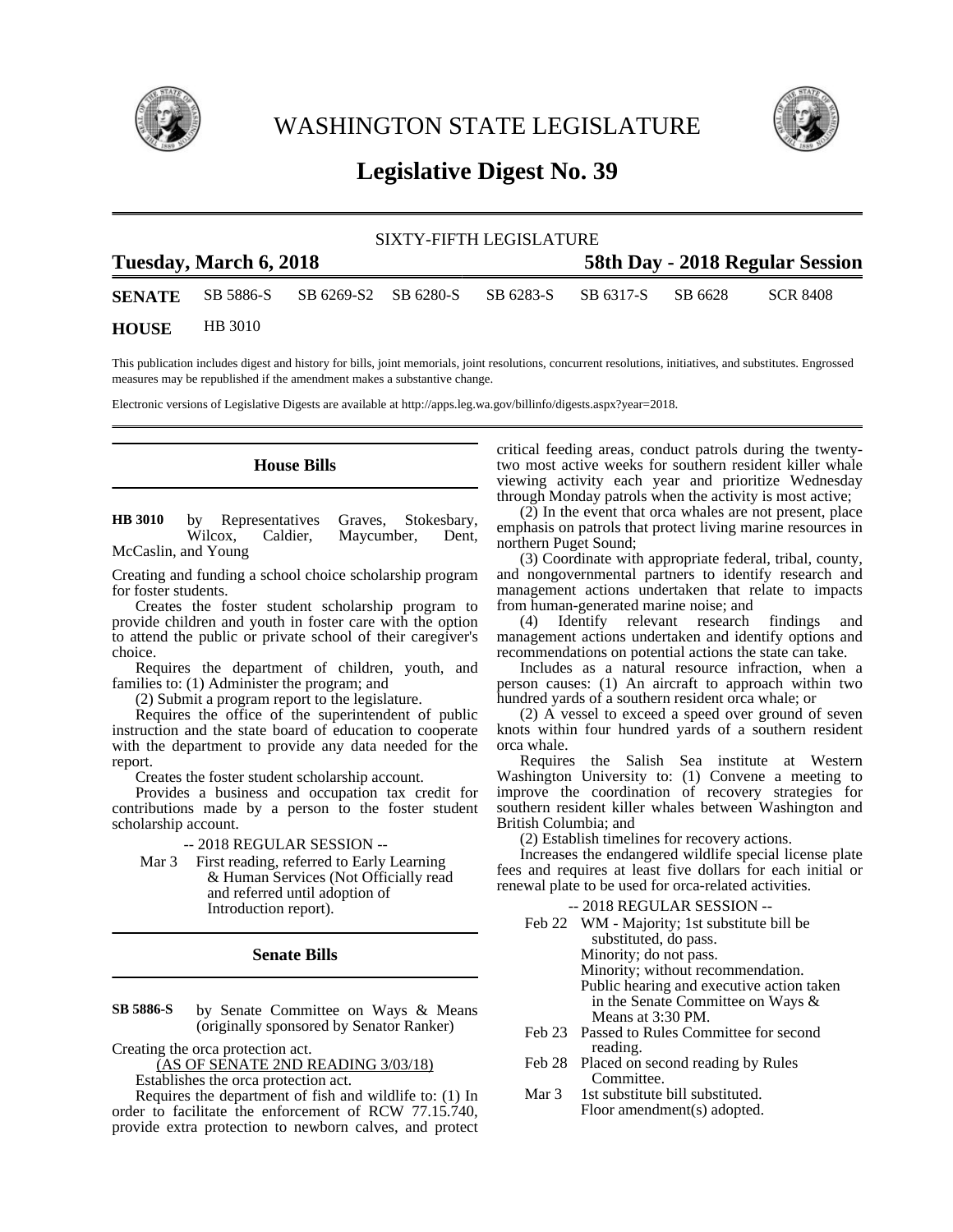Rules suspended. Placed on Third Reading. Third reading, passed; yeas, 34; nays, 15; absent, 0; excused, 0.

by Senate Committee on Ways & Means (originally sponsored by Senators Ranker, Rolfes, Carlyle, Darneille, Hasegawa, Pedersen, Conway, **SB 6269-S2**

Keiser, Hunt, Frockt, Kuderer, Chase, Liias, and Saldaña; by request of Department of Ecology)

Strengthening oil transportation safety.

(AS OF SENATE 2ND READING 3/03/18)

Addresses oil transportation safety.

Finds that the department of ecology's oil spill program faces a critical funding gap due to the lack of adequate revenue to fully fund the prevention and preparedness services required by state law, including the 2015 oil transportation safety act.

Declares an intent to: (1) Provide adequate revenue to fully fund prevention and preparedness services required by state law;

(2) Direct the department of ecology to specifically address the risks of oils submerging and sinking; and

(3) More extensively coordinate with our Canadian partners in order to protect the state's economy and its shared resources.

Requires the department of ecology to: (1) Establish the Salish Sea shared waters forum to address common issues in the cross-boundary waterways between Washington state and British Columbia such as: Enhancing efforts to reduce oil spill risk, addressing navigational safety, and promoting data sharing; and

(2) In consultation with the Puget Sound partnership and the pilotage commission, complete a report of vessel traffic and vessel traffic safety within the Strait of Juan de Fuca, Puget Sound area that includes the San Juan archipelago, its connected waterways, Haro Strait, Boundary Pass, Rosario Strait, and the waters south of Admiralty Inlet.

Provides a July 1, 2021, expiration date for the Salish Sea shared waters forum.

-- 2018 REGULAR SESSION --

- Jan 25 Public hearing in the Senate Committee on Energy and Environment & Technology at 10:00 AM.
- Jan 31 Executive action taken in the Senate Committee on Energy and Environment & Technology at 8:00 AM.
- Feb 15 Public hearing, executive session scheduled, but no action was taken in the Senate Committee on Ways & Means at 3:30 PM.
- Feb 19 Executive action taken in the Senate Committee on Ways & Means at 3:30 PM.
- Feb 21 WM Majority; 2nd substitute bill be substituted, do pass. Minority; do not pass. Minority; without recommendation.
- Feb 22 Passed to Rules Committee for second reading.
- Feb 28 Placed on second reading by Rules Committee.
- Mar 3 2nd substitute bill substituted.

Floor amendment(s) adopted. Rules suspended. Placed on Third Reading.

- Third reading, passed; yeas, 42; nays, 7; absent, 0; excused, 0.
- Mar 6 Scheduled for public hearing and executive session in the House Committee on Appropriations at 8:00 AM in anticipation of other legislative action.

by Senate Committee on Transportation (originally sponsored by Senators Darneille, O'Ban, Kuderer, Hasegawa, and Conway) **SB 6280-S**

Issuing an identicard for offenders released from prison facilities.

#### (DIGEST OF PROPOSED 1ST SUBSTITUTE)

Requires the department of corrections, working in conjunction with the department of licensing, to create and implement an identicard program to provide offenders, released within the state, with a state-issued identicard.

Requires the department of licensing to charge the department of corrections a fee sufficient to cover fifty percent of the costs of an identicard.

Authorizes the department of corrections and the department of licensing to: (1) Enter into a memorandum of understanding to meet the requirements of this act; and

(2) Have discretion to implement this act over a period of time not to exceed twelve months from the effective date of section 4 of this act.

-- 2018 REGULAR SESSION --

- Jan 16 Public hearing in the Senate Committee on Human Services & Corrections at 1:30 PM.
- Jan 17 Executive action taken in the Senate Committee on Human Services & Corrections at 1:30 PM.
- Jan 29 Public hearing in the Senate Committee on Transportation at 3:30 PM.
- Feb 5 TRAN Majority; 1st substitute bill be substituted, do pass. And refer to Ways & Means. Executive action taken in the Senate Committee on Transportation at 1:30 PM.
- Feb 6 On motion, referred to Rules. Executive session scheduled, but no action was taken in the Senate Committee on Ways & Means at 10:00 AM.

Feb 22 Senate Rules "X" file.

by Senate Committee on Ways & Means (originally sponsored by Senators Takko, Rivers, and Palumbo) **SB 6283-S**

Extending an expiration date that affects state fire service mobilization.

# (AS OF SENATE 2ND READING 2/14/18)

Amends the expiration date in section 5, chapter 181, Laws of 2015, relating to state fire service mobilization, and postpones the date to July 1, 2024.